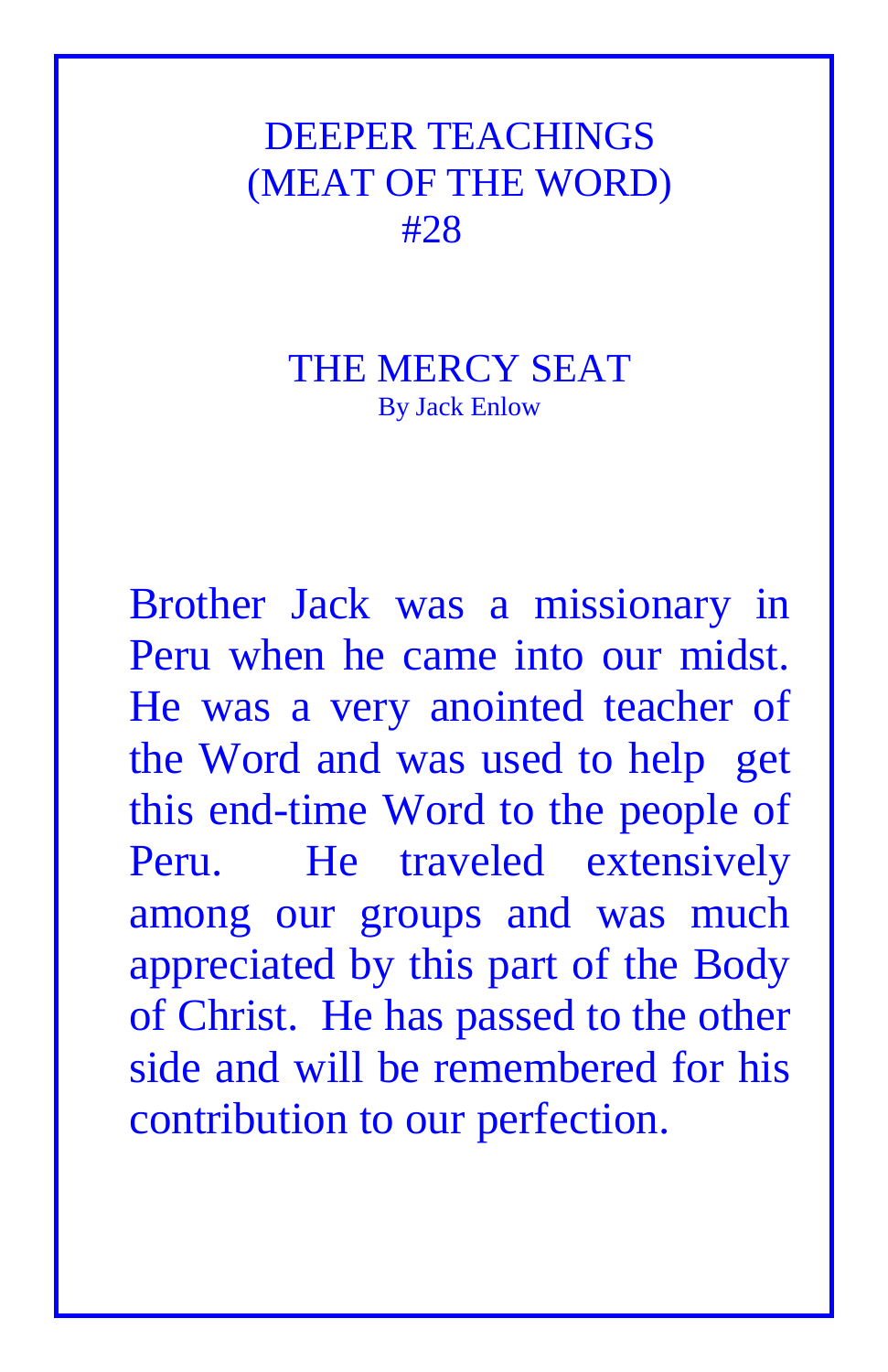## **THE MERCY SEAT** By Jack Enlow

Exo 25:17 And thou shalt make a mercy seat *of* pure gold: two cubits and a half *shall be* the length thereof, and a cubit and a half the breadth thereof. 18 And thou shalt make two cherubims *of* gold, *of* beaten work shalt thou make them, in the two ends of the mercy seat. 19 And make one cherub on the one end, and the other cherub on the other end: *even* of the mercy seat shall ye make the cherubims on the two ends thereof. 20 And the cherubims shall stretch forth *their* wings on high, covering the mercy seat with their wings, and their faces *shall look* one to another; toward the mercy seat shall the faces of the cherubims be. 21 And thou shalt put the mercy seat above upon the ark; and in the ark thou shalt put the testimony that I shall give thee. 22 And there I will meet with thee, and I will commune with thee from above the mercy seat, from between the two cherubims which *are* upon the ark of the testimony, of all *things* which I will give thee in commandment unto the children of Israel.

 The Mercy Seat above the Ark, with the two cherubims of gold between which God communes with His people, evidently ought to be the very highest revelation of the Nature of Jesus, of the Perfection which is our inheritance in Christ Jesus. While much has been brought forth by the Spirit concerning the significance of the Tabernacle, with its three divisions, articles of furniture, materials and details, yet we have heard comparatively little concerning the Mercy Seat. But I believe a careful study of certain passages of Scripture will help us to bring out some of the deeper meaning of the Mercy Seat with the two Cherubims of gold.

 First of all, let us note that this article of furniture is really an integral part of the Ark itself, since it is the lid or cover for the Ark.

The Perimeter of the Mercy Seat is eight cubits, and eight speaks to us of Jesus, and of new beginning. The Hebrew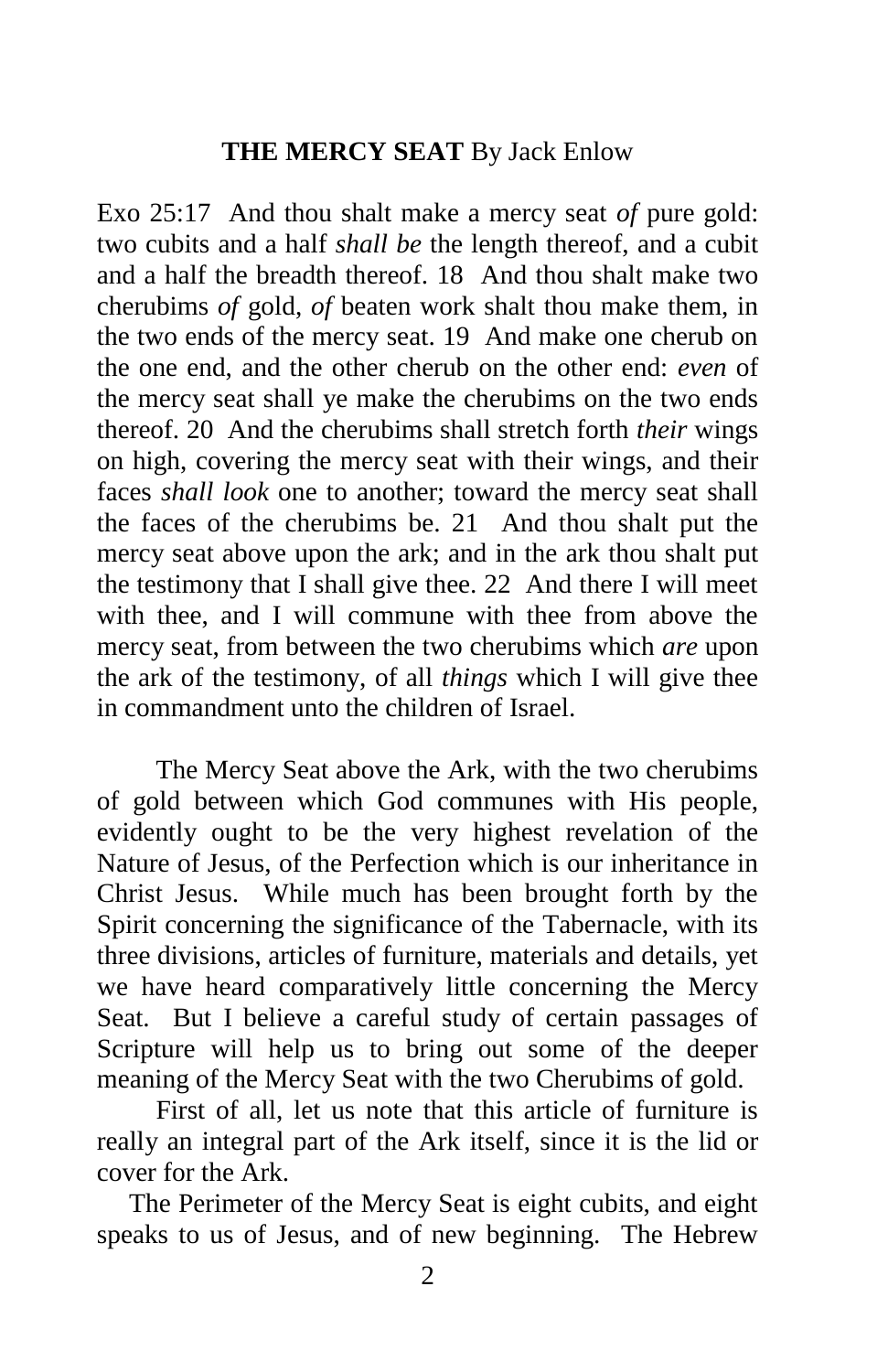word translated "Mercy Seat" comes from a verb which basically means "to cover", to reconcile", "to make an atonement". While the very first truth presented to us in the Tabernacle is concerning the sacrifice of Jesus Christ, here we see that the crowning revelation concerning the Ark, the Nature of Jesus, is also of that perfect sacrifice, that atoning work, that Cross which is a revelation of the very Nature of Jesus.,

Several Scriptures tell us that God dwells between the Cherubims; and Psalm 99:1 states that "he sitteth between the Cherubims". It is between the Cherubims that God communes with His people. It is over the Cherubims that He manifests His glory. (Ezek.10: 18). Hebrews 9:5 speaks of "the Cherubims of glory". What then do these Cherubims represent?

 In Ezekiel 1 we read of the four living creatures. Verse 5 says, "And this was their appearance; they had the likeness of a man". For they speak of the Man Jesus, and His Nature. Verse 10 tells us, "As for the likeness of their faces, they four had the face of a man, and the face of a lion, on the right side: and they four had the face of an ox on the left side: they four also had the face of an eagle".

Now as we examine the four Gospels, we find that they present these four different aspects of the Nature of Jesus. Matthew is the Gospel of the King-the lion. Mark is the Gospel of the Servant-the ox.

Luke is the Gospel of the Son of Man-the man. And John is the Gospel of the Son of God-the eagle. This makes an interesting study in itself, but for our purposes we will only draw special attention to the ox.

 Mark 10:45 tells us, "For even the Son of man came not to be ministered unto, but to minister, and to give his life a ransom for many." It is important to know that the same Greek word which is here translated "to minister" is often translated in other passages "to serve." A minister is a servant. Ministry is service. These words are used interchangeably, so that we could just as scripturally speak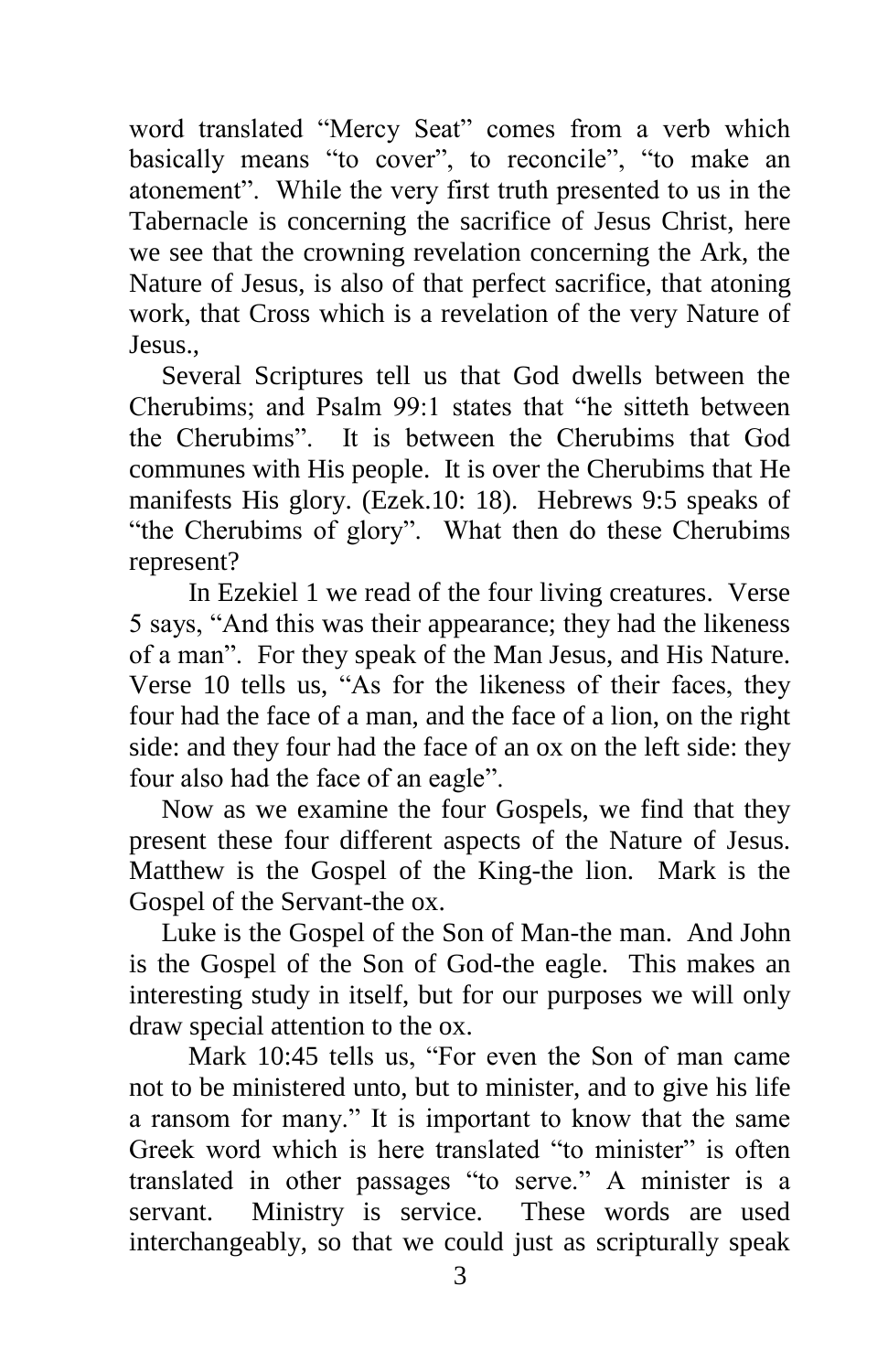of "A servant of the Gospel," as "a minister of the Gospel," and of a "five-fold service" instead of a five-fold ministry." This is a biblical concept which has been lost sight of or obscured by the order of things which we generally see in the organized church. Despite Peter's admonition to the ministry, "Neither as being lords over God's heritage, but being ensamples to the flock," yet we have seen too often a spirit of rulership manifested in those that minister the Word instead of a spirit of servantship. If your pastor wants to rule over you, and to lay down a bunch of laws and rules to bind you up and fence you in, then he knows nothing of the true significance of being a minister. If he wants only to serve you humbly, in the love of Christ, setting forth first of all by his life an example of how to follow Christ, he is a true minister, with a pastor's heart.

 The ox then, speaks of service, of ministry. This is clearly seen, not only by the fact that the ox is used to serve mankind, but also by the teaching of Scripture. In 1 Cor. 9 Paul is setting forth the divinely-ordained principle "that they which preach the Gospel should live of the Gospel." He gives us an illustration of this principle in the old Testament law, "Thou shalt not muzzle the mouth of the ox that treadeth out the corn," and goes on to point out that that law was made specifically to teach that those who minister the Word, the oxen, in type, are to live of the Gospel.

 Since it is in the mouth of two or three witnesses that every word is established, let us simply quote 1 Tim. 5:17, 18- "Let the elders that rule well be counted worthy of double honor, especially they who labour in the word of doctrine. For the scripture saith, Thou shalt not muzzle the ox that treadeth out the corn. And, the labourer is worthy of his reward." The ox is a type of the labourer, the elder, and the corn is a type of the reward.

 We have seemingly digressed in our study, but for a very definite purpose. Now let us look in Ezek. 10 to the passage that speaks of the Cherubims. Verse 14 says, "And every one had four faces: the first face was the face of a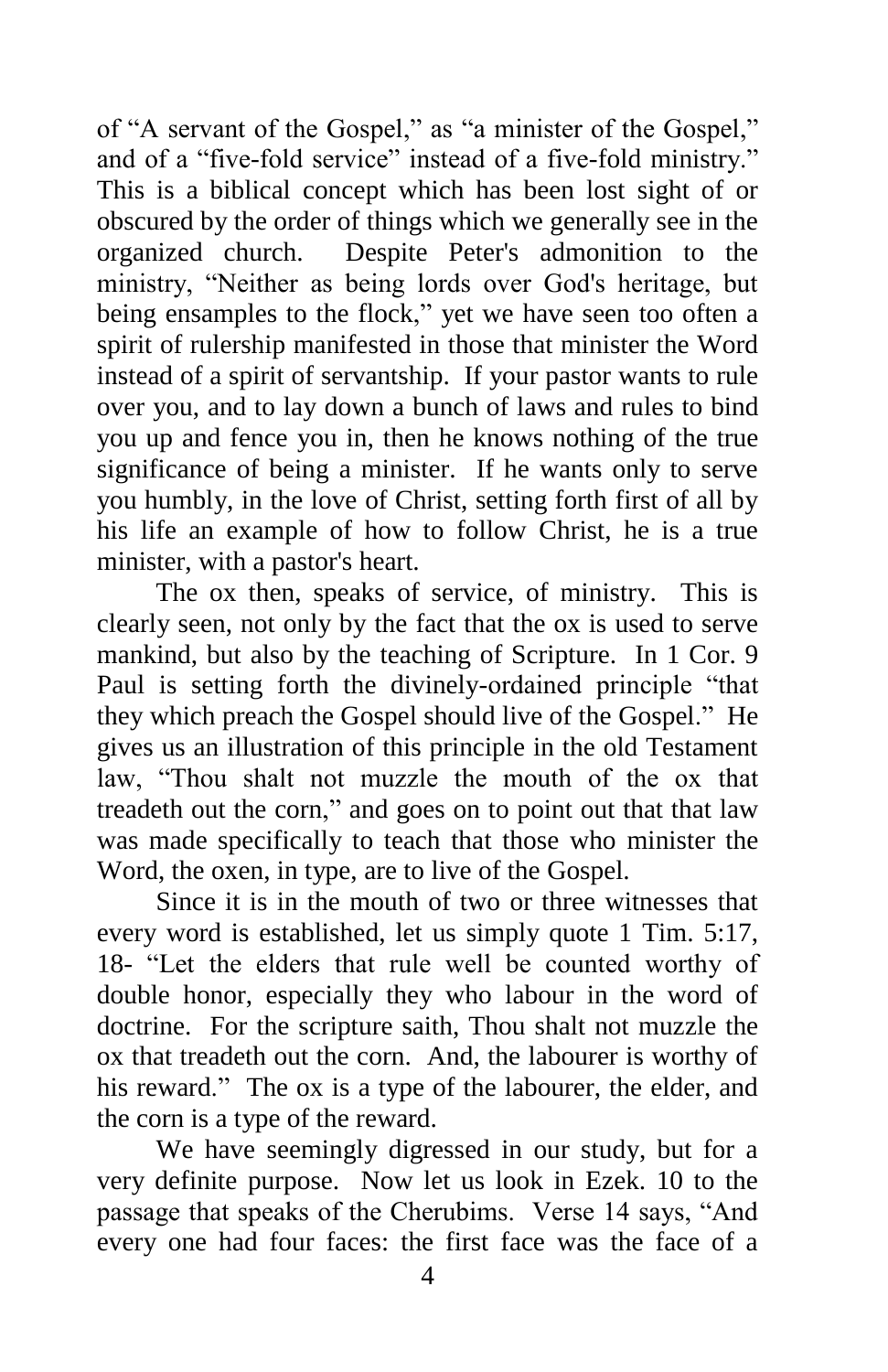cherub, and the second face was the face of a man, and the third the face of a lion, and the fourth the face of an eagle". Then Ezekiel says, "And the cherubims were lifted up.

This is the living creature that I saw by the river of Chebar". It is immediately seen by comparing the above verse with Ezekiel 1:10 that three of the faces are given the same name-man, lion, and eagle.

But now instead of the face of an ox, the prophet says he saw the face of a cherub. May we conclude that these two speak to us in type of the same thing? Or did Ezekiel see here a living creature that was almost the same, with three faces identical, as that which he saw by the river of Chebar, but not entirely the same? Verse 22 removes all doubt- "And the likeness of their faces was the same faces which I saw by the river of Chebar, their appearances and themselves."

Since the ox speaks to us in type of service or ministry, then we know that the cherub speaks to us also in type of service, or ministry. Now, as we apply this truth to Scriptures that speak of Cherubims, they become full of meaning for us. For example, we read in Ezek. 10:8- "And there appeared in the cherubims the form of a man's hand under their wings." The Cherubims have wings.

David states in II Sam. 22: 11 that God "rode upon a cherub, and did fly: and he was seen upon the wings of the wind," or the wings of the Spirit. (The same Hebrew word is used for "wind" and "spirit".) True spiritual ministry or service comes to us from the heavenlies, is ministry in the Spirit. And we must rise into the heavenlies in order to go to someone to minister to them, to serve them. The man's hand under the wings reveals that the wings are instruments to bring forth service, ministry (the hand).

 In Ezekiel 10:5 we read, "And the sound of the cherubims" wings was heard even to the outer court, as the voice of the Almighty God when he speaketh." What a tremendous word this is! When true spiritual ministry goes forth, it is as the voice of the Almighty God when He speaks! It is God's voice to His people, and can be heard "even to the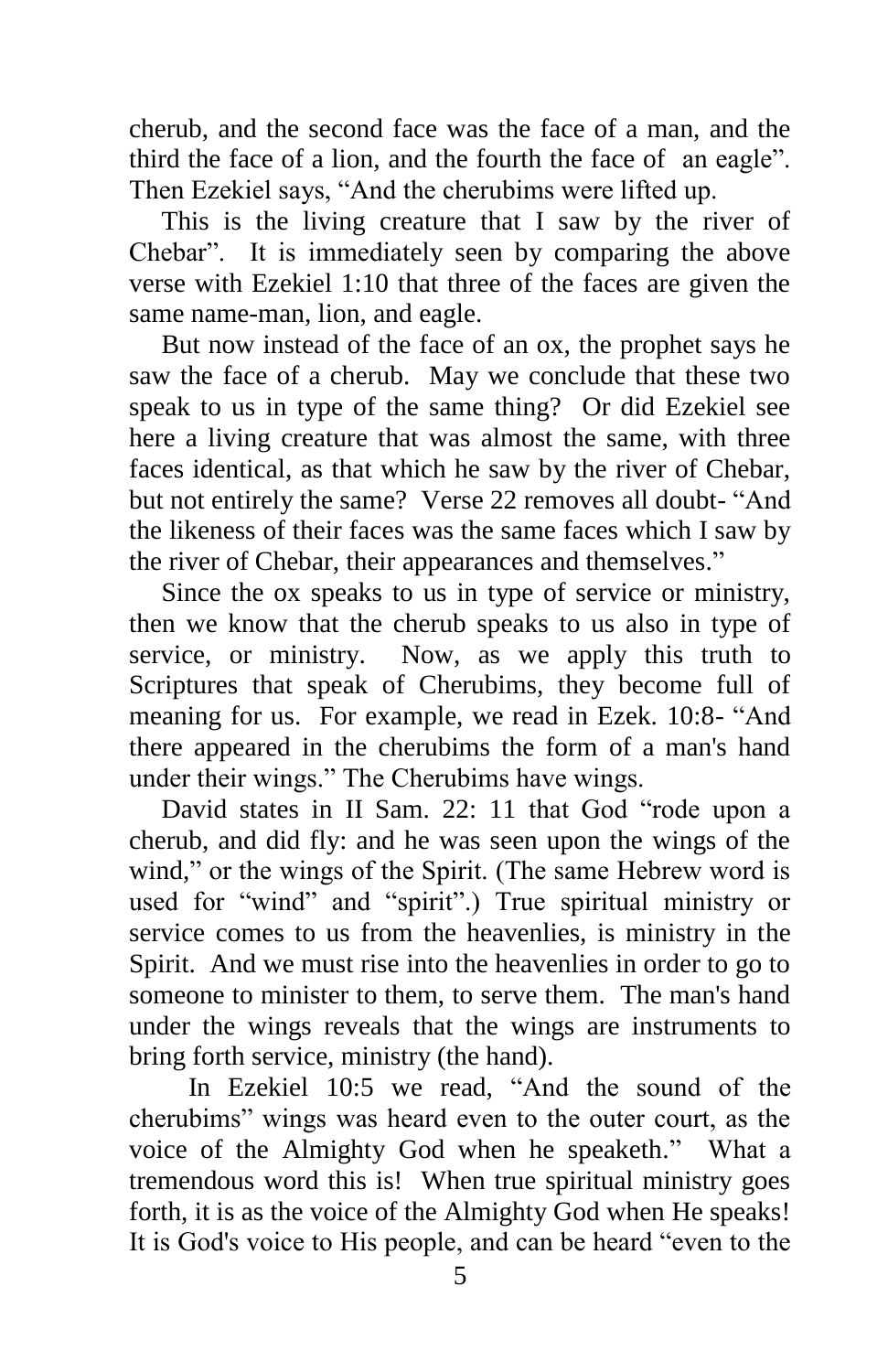outer court." It speaks to those who have only experienced "outer-court" Christianity, in order to help them move on to the baptism of the Holy Ghost, to the realm of the Holy Place, and to the deeper things of God.

 Now let us return to Exodus 25. The Mercy Seat was of pure gold, for it is from the pure Nature of God that atonement, reconciliation, the cross nature and principleprecede.

The Amplified Version of verse 19 reads, "Make one cherub on each end, making the cherubim of one piece with the mercy seat on the two ends of it".

The Cherubims were not separate from the Mercy Seat, but a part of it. For together they speak to us of the very essence of the Nature of Jesus, and of the Nature of God (both the Mercy Seat and the Cherubims were of pure gold). It is the cover, the top, the very crown of the Ark, the Nature of Jesus. For it speaks to us of the love of God.

God is love. We all know this, and yet in our own experience we manifest so little of the love of God. For it is a pure love. It is not a self-love, but a love that must express itself wholly and always in giving to others, in ministering to others, in serving others. God so loved that He gave. He first gave His only Son. Then through him He gives us all things, even His very own Nature.

 There are two Cherubims on the Mercy Seat. They face each other, and look down towards the Mercy Seat. "By love serve one another," humbly. This is the principle which shall ever rule in the Kingdom of God. Jesus said, "Whosoever will be great among you, shall be your minister: And whosoever of you will be the chiefest, shall be servant of all. For even the Son of man came not to be ministered unto, but to minister, and to give his life a ransom for many."

What a lesson for the Church of Jesus Christ! What a revelation of that which God by His Spirit must work in us all! A selfish "love," that wants to rule over God's flock, that is content with the divisions and barriers that exist in the family of God, must be replaced by the true love of God,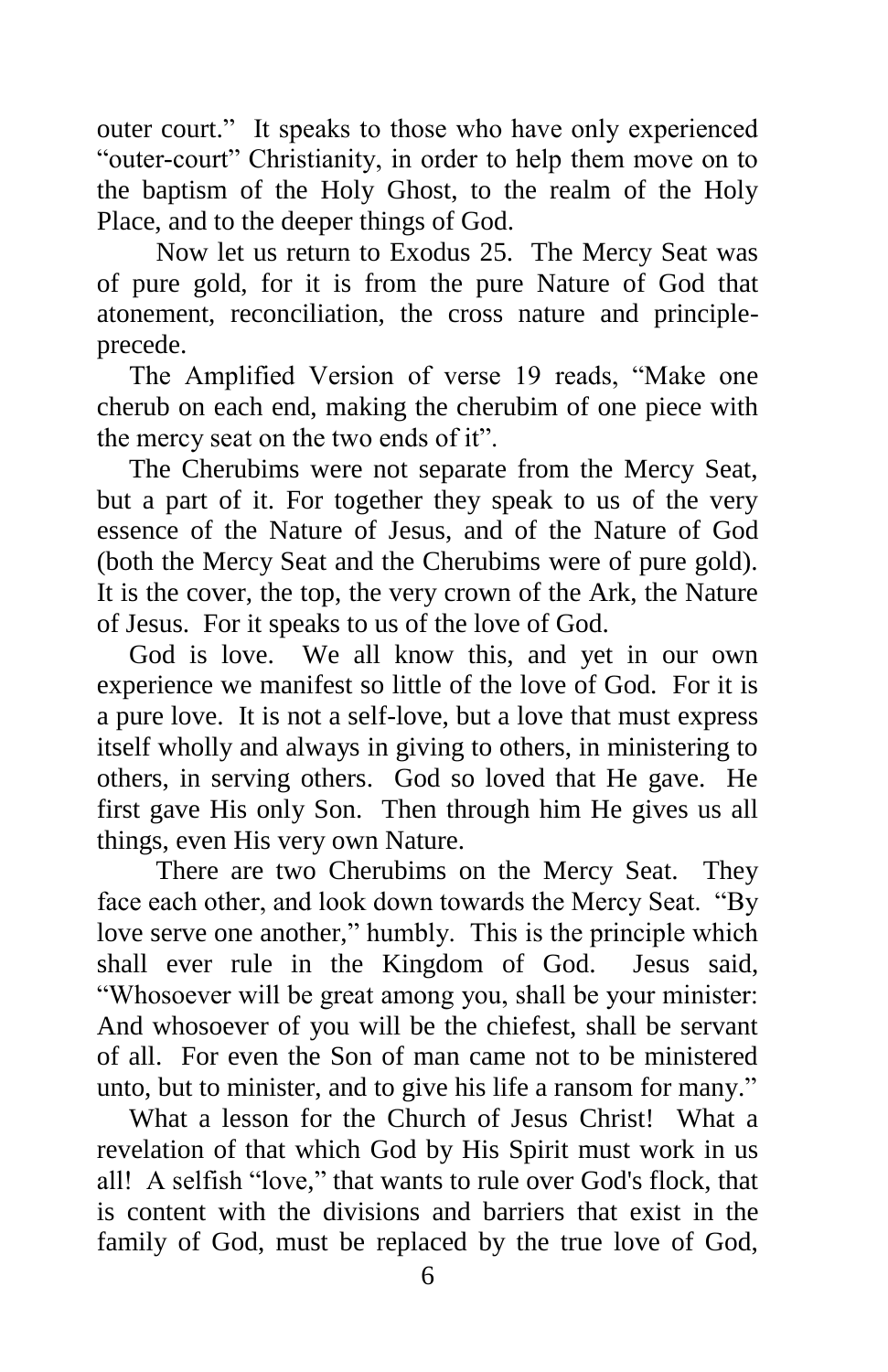which expresses itself in the principle of the Cross laying down the self-life, and living only to humbly minister to and serve others, the whole Body of Christ. "For whosoever will save his life shall lose it: and whosoever will lose his life for my sake shall find it." We lose our own life in service to others, only to discover that by so doing we enter into the full life of God.

 This is not only the kind of life that we will manifest when the fullness of God's love and life is in us. But it is that which must manifest itself more and more in the Body of Christ in order that it might be perfected. God is now taking us through a process where the old man dies, this is losing our life, so that the new man, Christ, might come forth, this is finding our life. A part of this process is spiritual foot-washing, where we humble ourselves before our brother, and by the water of the Word and the Spirit we minister to him, serve him, and thus help him to clean up his walk in the Lord. By love we are thus serving one another, and perfecting the Body of Christ. Paul puts it this way, "But speaking the truth in love, may grow up into Him in all things, which is the head, even Christ: From whom the whole body fitly joined together and compacted by that which every joint supplieth, according to the effectual working in the measure of every part, maketh increase of the body unto the edifying of itself in love." (Eph. 4:15, 16).

When one enters into the Holy Place, he is immediately confronted with Cherubim. The veil is decorated with them and the ceiling also is beautifully embroidered with them. Hallelujah! How beautiful humble service one to another becomes, as the light of the Candlestick, the Holy Spirit, floods our soul.

 Again, the Cherubim are at the east of the garden of Eden, by the Tree of Life. For we will only fully partake of that Tree of Life, of Jesus and His Nature, of eternal life, as the love of God is manifested perfectly in us, expressing itself in humble service one to another. "Inasmuch as ye have done it unto one of the least of these my brethren, ye